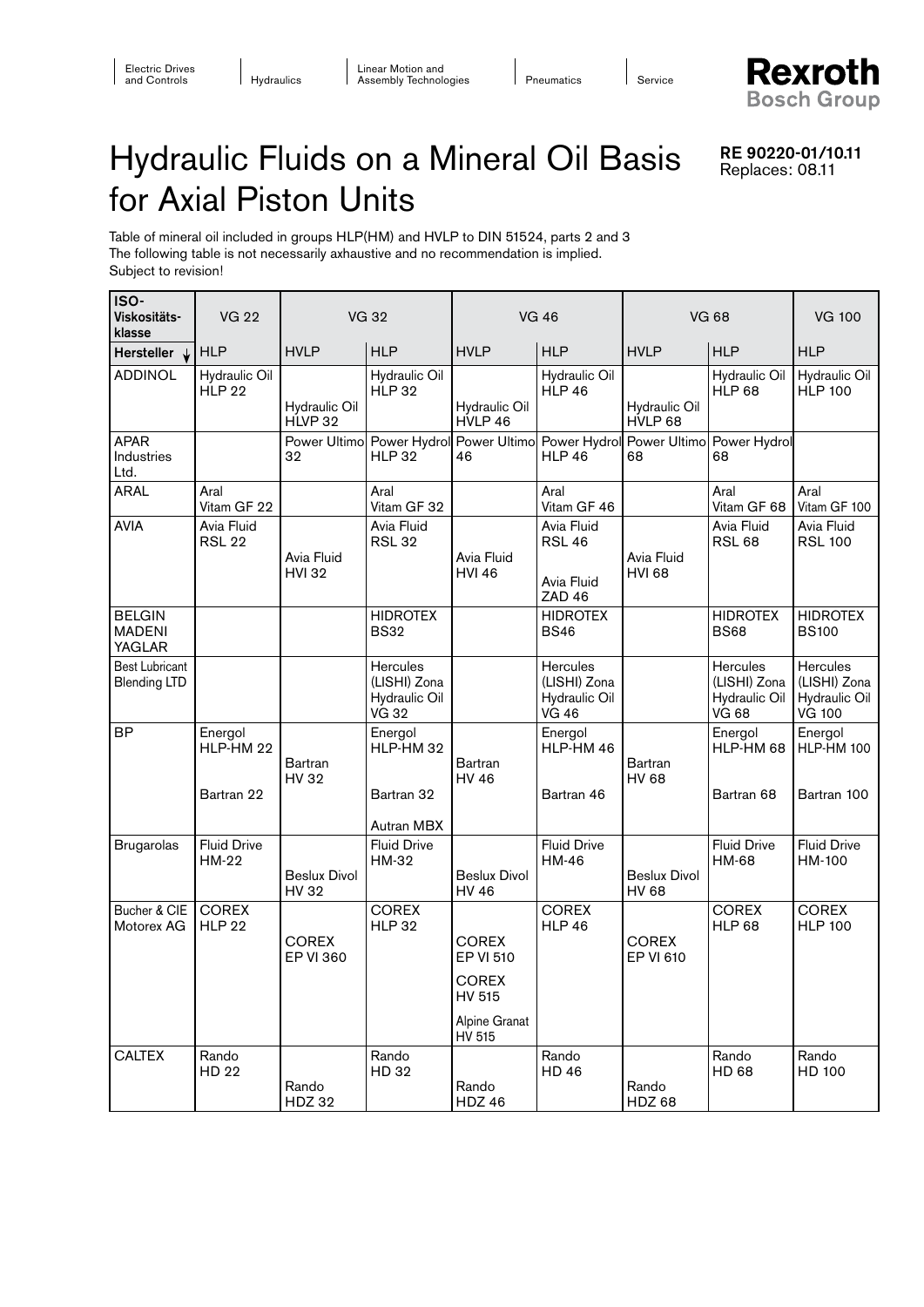| <b>ISO</b><br><b>Viscosity</b><br><b>Class</b> | <b>VG 22</b>                                                                                                      | <b>VG 32</b>                                                      |                                                                                                                        | <b>VG 46</b>                                               |                                                                                                                             | <b>VG 68</b>                                                |                                                                                                                             | <b>VG 100</b>                                                                      |
|------------------------------------------------|-------------------------------------------------------------------------------------------------------------------|-------------------------------------------------------------------|------------------------------------------------------------------------------------------------------------------------|------------------------------------------------------------|-----------------------------------------------------------------------------------------------------------------------------|-------------------------------------------------------------|-----------------------------------------------------------------------------------------------------------------------------|------------------------------------------------------------------------------------|
| Manufacturer V                                 | <b>HLP</b>                                                                                                        | <b>HVLP</b>                                                       | <b>HLP</b>                                                                                                             | <b>HVLP</b>                                                | <b>HLP</b>                                                                                                                  | <b>HVLP</b>                                                 | <b>HLP</b>                                                                                                                  | <b>HLP</b>                                                                         |
| <b>CASTROL</b>                                 | <b>HYSPIN</b><br><b>AWS 22</b><br><b>HYSPIN</b><br>ZZ 22<br>Tribol 943<br>AW-22<br>Tribol<br>Foodproof<br>1840/22 | <b>HYSPIN</b><br><b>AWH-M32</b><br><b>HYSPIN</b><br><b>HVI 32</b> | <b>HYSPIN</b><br><b>AWS 32</b><br>Paradene<br>32 AW<br>TQ-D<br><b>HYSPIN</b><br>ZZ 32<br>Tribol 943<br>AW-32<br>Tribol | <b>HYSPIN</b><br>AWH-M46<br><b>HYSPIN</b><br><b>HVI 46</b> | <b>HYSPIN</b><br><b>AWS 46</b><br>Paradene<br>46 AW<br><b>HYSPIN</b><br>ZZ 46<br>Tribol 943<br>AW-46<br>Tribol<br>Foodproof | <b>HYSPIN</b><br>AWH-M 68<br><b>HYSPIN</b><br><b>HVI 68</b> | <b>HYSPIN</b><br><b>AWS 68</b><br>Paradene<br>68 AW<br><b>HYSPIN</b><br>ZZ 68<br>Tribol 943<br>AW-68<br>Tribol<br>Foodproof | <b>HYSPIN</b><br><b>AWS 100</b><br><b>HYSPIN</b><br>ZZ 100<br>Tribol 943<br>AW-100 |
| <b>CEPSA</b>                                   |                                                                                                                   | <b>CEPSA</b>                                                      | Foodproof<br>1840/32<br><b>CEPSA</b>                                                                                   | <b>CEPSA</b>                                               | 1840/46<br><b>CEPSA</b>                                                                                                     | <b>CEPSA</b>                                                | 1840/68<br><b>CEPSA</b>                                                                                                     |                                                                                    |
| LUBRICANTES,<br>S.A.                           |                                                                                                                   | <b>HIDROSTAR</b><br>HVLP32                                        | Hydraulico<br><b>HM32</b>                                                                                              | <b>HIDROSTAR</b><br>HVLP46                                 | Hydraulico<br><b>HM46</b>                                                                                                   | <b>HIDROSTAR</b><br>HVLP <sub>68</sub>                      | Hydraulico<br><b>HM68</b>                                                                                                   |                                                                                    |
| <b>CHEVRON</b>                                 | Hydraulic Oil<br>AW 22                                                                                            | Mechanism<br><b>LPS 32</b>                                        | Hydraulic Oil<br>AW 32<br>Chevron                                                                                      | Mechanism<br><b>LPS 46</b>                                 | Hydraulic Oil<br>AW 46<br>Chevron                                                                                           | Mechanism<br><b>LPS 68</b>                                  | Hydraulic Oil<br>AW 68<br>Chevron                                                                                           | Hydraulic Oil<br>AW 100                                                            |
|                                                |                                                                                                                   |                                                                   | Rykon Oil<br>AW ISO 32                                                                                                 |                                                            | Rykon Oil<br>AW ISO 46                                                                                                      |                                                             | Rykon Oil<br>AW ISO 68                                                                                                      |                                                                                    |
|                                                | Chevron<br>Rando<br><b>HD ISO 22</b>                                                                              |                                                                   | Chevron<br>Rando<br><b>HD ISO 32</b>                                                                                   |                                                            | Chevron<br>Rando<br><b>HD ISO 46</b>                                                                                        |                                                             | Chevron<br>Rando<br><b>HD ISO 68</b>                                                                                        | Chevron<br>Rando<br><b>HD ISO 100</b>                                              |
| <b>COFRAN</b>                                  | Cofraline<br>extra 22 S                                                                                           | Hydroline<br>Equigrade 32<br>Speziale 32                          | Cofraline<br>extra 32 S                                                                                                | Hydroline<br>Equigrade 46                                  | Cofraline<br>extra 46 S                                                                                                     | Hydroline<br>Equigrade 68<br>Speziale 68                    | Cofraline<br>extra 68 S                                                                                                     | Cofraline<br>extra 100 S                                                           |
| CONOCO                                         |                                                                                                                   |                                                                   | Hydroclear<br>AW Hydraulic<br><b>ISO 32</b>                                                                            |                                                            | Hydroclear<br>AW Hydraulic<br>ISO 46                                                                                        |                                                             | Hydroclear<br>AW Hydraulic<br>ISO 68                                                                                        |                                                                                    |
|                                                |                                                                                                                   |                                                                   | Super Hydraulic<br>Oil ISO 32                                                                                          |                                                            | Super Hydraulic<br><b>Oil ISO 46</b>                                                                                        |                                                             |                                                                                                                             |                                                                                    |
| <b>ENGEN</b>                                   |                                                                                                                   | Engen<br><b>TQH 10/32</b>                                         | Engen<br><b>TQH 20/32</b>                                                                                              | Engen<br>TQH 10/46                                         | Engen<br><b>TQH 20/46</b>                                                                                                   | Engen<br>TQH 10/68                                          | Engen<br><b>TQH 20/68</b>                                                                                                   | Engen<br>TQH 20/100                                                                |
| ENI S.p.A.                                     | OSO 22                                                                                                            |                                                                   | OSO 32                                                                                                                 |                                                            | OSO 46                                                                                                                      |                                                             | OSO 68                                                                                                                      | OSO 100                                                                            |
|                                                | ARNICA 22                                                                                                         | ARNICA 32                                                         |                                                                                                                        | ARNICA 46<br>H Lift 46                                     |                                                                                                                             | ARNICA 68                                                   |                                                                                                                             |                                                                                    |
|                                                | Precis HLP 22                                                                                                     |                                                                   | Precis HLP 32                                                                                                          |                                                            | Precis HLP 46                                                                                                               |                                                             | Precis HLP 68                                                                                                               |                                                                                    |
|                                                | Autol Hys 22                                                                                                      |                                                                   |                                                                                                                        | Autol Hys 46                                               |                                                                                                                             |                                                             | Autol Hys 68                                                                                                                |                                                                                    |
| <b>ESSO</b>                                    | NUTO H 22                                                                                                         | UNIVIS N 32                                                       | NUTO H 32<br>Hydraulic Oil                                                                                             | UNIVIS N 46                                                | NUTO H 46<br>Hydraulic Oil                                                                                                  | UNIVIS N 68                                                 | NUTO H 68<br>Hydraulic Oil                                                                                                  | <b>NUTO H 100</b>                                                                  |
| <b>EUROL</b>                                   | Eurol<br><b>HLP 22</b>                                                                                            | Eurol<br>HV 32                                                    | <b>HLP 32</b><br>Eurol<br><b>HLP 32</b><br>HLP 32 VA                                                                   | Eurol<br><b>HV 46</b>                                      | <b>HLP 46</b><br>Eurol<br><b>HLP 46</b><br>HLP 46 VA                                                                        | Eurol<br><b>HV 68</b>                                       | <b>HLP 68</b><br>Eurol<br>HLP 68<br>HLP 68 VA                                                                               | Eurol<br><b>HLP 100</b>                                                            |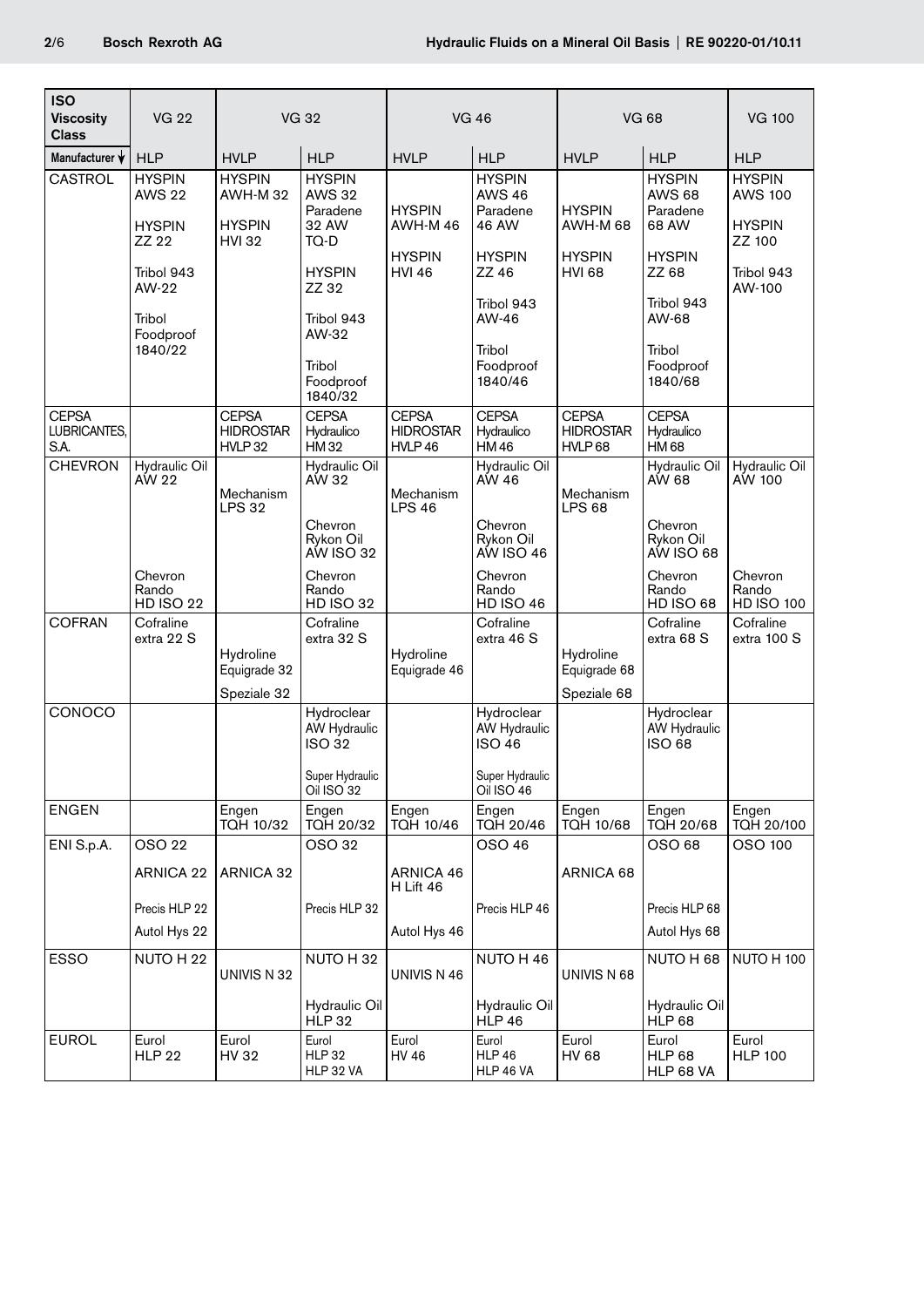| <b>ISO</b><br><b>Viscosity</b><br>Class        | <b>VG 22</b>                                      | <b>VG 32</b>                                                     |                                                | <b>VG 46</b>                                              |                                                             | <b>VG 68</b>                                              |                                              | <b>VG 100</b>                                 |
|------------------------------------------------|---------------------------------------------------|------------------------------------------------------------------|------------------------------------------------|-----------------------------------------------------------|-------------------------------------------------------------|-----------------------------------------------------------|----------------------------------------------|-----------------------------------------------|
| Manufacturer V                                 | <b>HLP</b>                                        | <b>HVLP</b>                                                      | <b>HLP</b>                                     | <b>HVLP</b>                                               | <b>HLP</b>                                                  | <b>HVLP</b>                                               | <b>HLP</b>                                   | <b>HLP</b>                                    |
| <b>FUCHS</b>                                   | <b>RENOLIN</b><br>MR <sub>5</sub><br><b>VG 22</b> |                                                                  | <b>RENOLIN</b><br><b>MR 10</b><br><b>VG 32</b> |                                                           | <b>RENOLIN</b><br>MR 15<br>VG 46                            |                                                           | <b>RENOLIN</b><br>MR 20<br>VG 68             | <b>RENOLIN</b><br>MR 30<br>VG 100             |
|                                                | <b>RENOLIN</b><br>B <sub>5</sub><br><b>VG 22</b>  | <b>RENOLIN</b><br><b>MR 32 MC</b>                                | <b>RENOLIN</b><br><b>B10</b><br><b>VG 32</b>   | <b>RENOLIN</b><br><b>MR 46 MC</b>                         | <b>RENOLIN</b><br><b>B15</b><br><b>VG 46</b>                | <b>RENOLIN</b><br><b>MR 68 MC</b>                         | <b>RENOLIN</b><br><b>B20</b><br><b>VG 68</b> | <b>RENOLIN</b><br><b>B30</b><br><b>VG 100</b> |
|                                                | <b>RENOLIN</b><br>ZAF 22 B                        | <b>RENOLIN</b><br><b>B 32 HVI</b><br><b>RENOLIN</b><br>ZAF 32 MC | <b>RENOLIN</b><br><b>ZAF 32 B</b>              | <b>RENOLIN</b><br>B 46 HVI<br><b>RENOLIN</b><br>ZAF 46 MC | <b>RENOLIN</b><br><b>ZAF 46 B</b>                           | <b>RENOLIN</b><br>B 68 HVI<br><b>RENOLIN</b><br>ZAF 68 MC | <b>RENOLIN</b><br><b>ZAF 68 B</b>            | <b>RENOLIN</b><br><b>ZAF 100 B</b>            |
| Galp<br>Energia                                |                                                   |                                                                  |                                                |                                                           | Galp<br><b>HIDROLEP</b><br>46                               |                                                           |                                              |                                               |
| Hessol<br>Lubrication                          | Hydraulic Oil<br><b>HLP 22</b>                    | Hydraulic Oil<br>HVLP 32                                         | Hydraulic Oil<br><b>HLP 32</b>                 | Hydraulic Oil<br>HVLP 46                                  | Hydraulic Oil<br><b>HLP 46</b>                              | Hydraulic Oil<br>HVLP 68                                  | Hydraulic Oil<br><b>HLP 68</b>               | Hydraulic Oil<br><b>HLP 100</b>               |
| Gazpromneft<br>Lubricants                      |                                                   | Gazpromneft<br>Hydraulic<br>HVLP 32                              | Gazpromneft<br>Hydraulic<br><b>HLP 32</b>      | Gazpromneft<br>Hydraulic<br>HVLP 46                       | Gazpromneft<br>Hydraulic<br><b>HLP 46</b>                   | Gazpromneft<br>Hydraulic<br>HVLP 68                       | Gazpromneft<br>Hydraulic<br><b>HLP 68</b>    |                                               |
|                                                |                                                   |                                                                  | Gazpromneft<br>Hydraulic<br>HD 32              |                                                           | Gazpromneft<br>Hydraulic<br><b>HD46</b>                     |                                                           | Gazpromneft<br>Hydraulic<br>HD 68            |                                               |
|                                                |                                                   |                                                                  | Gazpromneft<br>Hydraulic<br><b>HZF32</b>       |                                                           | Gazpromneft<br>Hydraulic<br><b>HZF46</b>                    |                                                           | Gazpromneft<br>Hydraulic<br><b>HZF 68</b>    |                                               |
| <b>KLÜBER</b>                                  |                                                   |                                                                  | <b>LAMORA</b><br><b>HLP 32</b>                 |                                                           | <b>LAMORA</b><br><b>HLP 46</b>                              |                                                           | <b>LAMORA</b><br><b>HLP 68</b>               |                                               |
| Kompressol                                     | Kompressol<br><b>CH 22</b>                        | Kompressol<br><b>CH32V</b>                                       | Kompressol<br>CH 32                            | Kompressol<br><b>CH 46 V</b>                              | Kompressol<br><b>CH 46</b>                                  | Kompressol<br>CH 68 V                                     | Kompressol<br><b>CH68</b>                    | Kompressol<br><b>CH 100</b>                   |
| <b>KUWAIT</b><br>Petroleum<br>Q8               | Q8<br>Haydn 22                                    | Q8                                                               | Q8<br>Haydn 32<br>Holst 32<br>Hydraulik S32    | Q8<br>Hoffmeister<br>HVLP-D-46<br>Q8                      | Q8<br>Haydn 46<br>Holst 46<br>Hydraulik S46                 | Q8                                                        | Q8<br>Haydn 68<br>Holst 68<br>Hydraulik S68  | Q <sub>8</sub><br>Haydn 100                   |
|                                                |                                                   | Händel 32<br>Heller 32                                           |                                                | Händel 46<br>Heller 46                                    |                                                             | Händel 68<br>Heller 68                                    |                                              |                                               |
| <b>LIQUI</b><br><b>MOLY</b>                    | <b>HLP 22 ISO</b>                                 | HVLP 32 ISO                                                      | <b>HLP 32 ISO</b>                              | HVLP 46 ISO                                               | <b>HLP 46 ISO</b>                                           | <b>HVLP 68 ISO</b>                                        | <b>HLP 68 ISO</b>                            | <b>HLP 100 ISO</b>                            |
| <b>LUBRICANT</b><br>COMPANY,<br><b>SINOPEC</b> |                                                   |                                                                  | SINOPEC<br>HM32                                |                                                           | <b>SINOPEC</b><br>HM46<br><b>SINOPEC</b>                    |                                                           | <b>SINOPEC</b><br><b>HM68</b>                |                                               |
| CORP.                                          |                                                   |                                                                  |                                                |                                                           | <b>METALLURGY</b><br><b>SPECIAL</b><br><b>HYDRAULIC OIL</b> |                                                           |                                              |                                               |
| <b>LUKOIL</b><br>Lubricants<br>Company         |                                                   | <b>LUKOIL</b><br><b>GEYSER</b><br>LT 32                          | <b>LUKOIL</b><br><b>GEYSER</b><br>ST 32        | <b>LUKOIL</b><br><b>GEYSER</b><br>LT 46                   | <b>LUKOIL</b><br><b>GEYSER</b><br>ST 46                     | <b>LUKOIL</b><br><b>GEYSER</b><br>LT 68                   | <b>LUKOIL</b><br><b>GEYSER</b><br>ST 68      |                                               |
|                                                |                                                   |                                                                  | <b>LUKOIL</b><br><b>GEYSER</b><br>ZF 32        |                                                           | <b>LUKOIL</b><br><b>GEYSER</b><br>ZF46                      |                                                           | <b>LUKOIL</b><br><b>GEYSER</b><br>ZF 68      |                                               |
| LOTOS Oil                                      |                                                   |                                                                  |                                                |                                                           | <b>Hydromil Super</b><br>L-HM 46                            |                                                           |                                              |                                               |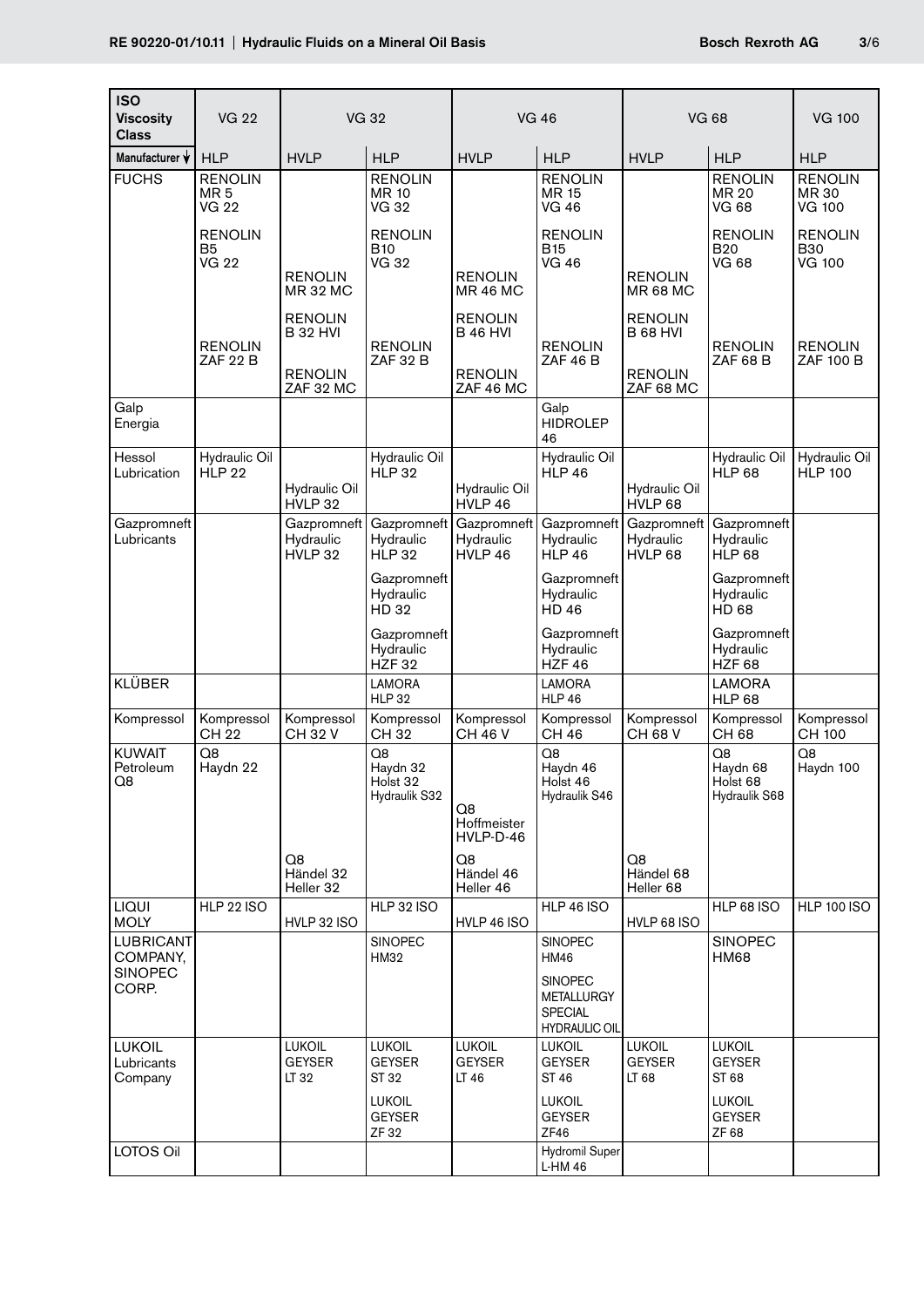| <b>ISO</b><br><b>Viscosity</b><br><b>Class</b> | <b>VG 22</b>                                                                | <b>VG 32</b>                                                                |                                                                        | <b>VG 46</b>                                                    |                                                             | <b>VG 68</b>                                                        |                                                                        | <b>VG 100</b>                                                 |
|------------------------------------------------|-----------------------------------------------------------------------------|-----------------------------------------------------------------------------|------------------------------------------------------------------------|-----------------------------------------------------------------|-------------------------------------------------------------|---------------------------------------------------------------------|------------------------------------------------------------------------|---------------------------------------------------------------|
| Manufacturer V                                 | <b>HLP</b>                                                                  | <b>HVLP</b>                                                                 | <b>HLP</b>                                                             | <b>HVLP</b>                                                     | <b>HLP</b>                                                  | <b>HVLP</b>                                                         | <b>HLP</b>                                                             | <b>HLP</b>                                                    |
| <b>MOBIL</b>                                   | Mobil DTE 22                                                                |                                                                             | Mobil DTE 24                                                           |                                                                 | Mobil DTE 25                                                |                                                                     | Mobil DTE 26                                                           | Mobil DTE 27                                                  |
|                                                | Mobil<br>DTE Excel 22                                                       | Mobil<br>DTE 13 M<br>Mobil<br><b>DTE 10</b>                                 | Mobil<br>DTE Excel 32                                                  | Mobil<br><b>DTE 15 M</b><br>Mobil<br><b>DTE 10</b>              | Mobil<br>DTE Excel 46                                       | Mobil<br><b>DTE 16 M</b><br>Mobil<br><b>DTE 10</b>                  | Mobil<br>DTE Excel 68                                                  | Mobil<br>DTE Excel 100                                        |
| <b>MOL RT</b><br>Ungarn                        | <b>MOL HYDRO</b><br>HME22                                                   | Excel 32<br>MOL HYDRO<br>HV32                                               | <b>MOL HYDRO</b><br>HM32<br>HME32<br>HLPD32                            | Excel 46<br><b>MOL HYDRO</b><br><b>HV46</b>                     | <b>MOL HYDRO</b><br><b>HM46</b><br>HME46<br>HLPD46          | Excel 68<br><b>MOL HYDRO</b><br><b>HV68</b>                         | <b>MOL HYDRO</b><br><b>HM68</b><br>HME68<br>HLPD68                     | MOL HYDRO<br><b>HME100</b>                                    |
| Morris<br>Lubricants                           |                                                                             |                                                                             | <b>LIQUIMATIC</b><br>4                                                 |                                                                 | <b>LIQUIMATIC</b><br>5                                      |                                                                     | <b>LIQUIMATIC</b><br>6                                                 |                                                               |
| <b>MRD</b>                                     | <b>PENNASOL</b><br><b>HLP 22</b>                                            | PENNASOL<br>HVLP 32                                                         | PENNASOL<br><b>HLP 32</b>                                              | <b>PENNASOL</b><br>HVLP 46                                      | PENNASOL<br><b>HLP 46</b>                                   | PENNASOL<br>HVLP 68                                                 | PENNASOL<br><b>HLP 68</b>                                              | PENNASOL<br><b>HLP 100</b>                                    |
| ÖMV                                            | <b>HLP 22</b>                                                               | HLP-M 32                                                                    | <b>HLP 32</b>                                                          | <b>HLP-M46</b>                                                  | <b>HLP 46</b>                                               | <b>HLP-M 68</b>                                                     | <b>HLP 68</b>                                                          | <b>HLP 100</b>                                                |
|                                                |                                                                             |                                                                             | <b>ZNF32</b>                                                           | HLP-S                                                           | <b>ZNF46</b>                                                |                                                                     | <b>ZNF68</b>                                                           |                                                               |
| Orlen<br>Oil                                   |                                                                             |                                                                             | <b>Hydrol®</b><br>L-HM/<br><b>HLP 32</b>                               |                                                                 | Hydrol <sup>®</sup><br>L-HM/<br><b>HLP 46</b>               |                                                                     | Hydrol <sup>®</sup><br>L-HM/<br><b>HLP 68</b>                          |                                                               |
| <b>PAKELO</b>                                  | Raisol Oil 22                                                               |                                                                             | Raisol Oil 32                                                          |                                                                 | Raisol Oil 46                                               |                                                                     | Raisol Oil 68                                                          | Raisol Oil 100                                                |
| <b>PANOLIN</b>                                 | <b>HLP 22</b>                                                               |                                                                             | <b>HLP 32</b>                                                          |                                                                 | <b>HLP 46</b>                                               |                                                                     | <b>HLP 68</b>                                                          | <b>HLP 100</b>                                                |
|                                                | HLP Plus 22                                                                 | <b>HLP Universal 32</b>                                                     | HLP Plus 32                                                            | <b>HLP Universal 46</b>                                         | HLP Plus 46                                                 | GP 55                                                               | HLP Plus 68                                                            |                                                               |
| PETRO-<br><b>CANADA</b>                        | <b>HYDREX</b><br>AW 22                                                      |                                                                             | <b>HYDREX</b><br>AW 32                                                 |                                                                 | <b>HYDREX</b><br>AW 46                                      |                                                                     | <b>HYDREX</b><br>AW 68                                                 | <b>HYDREX</b><br>AW 100                                       |
|                                                | <b>HYDREX</b><br>MV 22                                                      | <b>HYDREX</b><br>MV 36                                                      |                                                                        | <b>HYDREX XV</b>                                                |                                                             |                                                                     | <b>HYDREX</b><br>MV 60                                                 |                                                               |
|                                                |                                                                             | <b>ENVIRON</b><br>MV32                                                      | <b>ENVIRON</b><br>AW 32                                                | <b>ENVIRON</b><br>MV46                                          | <b>ENVIRON</b><br>AW 46                                     |                                                                     | <b>ENVIRON</b><br>AW 68                                                |                                                               |
|                                                |                                                                             |                                                                             | Purity<br><b>FG ÁW 32</b>                                              |                                                                 | Purity<br><b>FG ÁW 46</b>                                   |                                                                     | Purity<br>FG ÁW 68                                                     | Purity<br>FG ÁW 100                                           |
| <b>PETROFER</b>                                | Isolubric<br><b>VG 22</b>                                                   |                                                                             | Isolubric<br><b>VG 32</b>                                              |                                                                 | Isolubric<br><b>VG 46</b>                                   |                                                                     | <b>Isolubric</b><br><b>VG 68</b>                                       | <b>Isolubric</b><br><b>VG 100</b>                             |
| <b>REPSOL</b>                                  | Telex<br>E 22                                                               | Telex<br>HVLP 32                                                            | <b>Telex</b><br>E 32                                                   | Telex<br>HVLP 46                                                | Telex<br>E 46                                               | Telex<br>HVLP 68                                                    | Telex<br>E 68                                                          | Telex<br><b>HVLP 100</b>                                      |
| SHELL<br>(Previous<br>name)                    | Shell Tellus<br>S <sub>2</sub> M <sub>22</sub><br>(Shell Tellus<br>22)      | Shell Tellus<br>S <sub>2</sub> V <sub>32</sub><br>(Shell Tellus<br>T 32)    | Shell Tellus<br>S <sub>2</sub> M <sub>32</sub><br>(Shell Tellus<br>32) | Shell Tellus<br>S <sub>2</sub> V 46<br>(Shell Tellus<br>$T$ 46) | Shell Tellus<br>S <sub>2</sub> M 46<br>(Shell Tellus<br>46) | <b>Shell Tellus</b><br>S <sub>2</sub> V 68<br>(Shell Tellus<br>T68) | Shell Tellus<br>S <sub>2</sub> M <sub>68</sub><br>(Shell Tellus<br>68) | Shell Tellus<br>S <sub>2</sub> M 100<br>(Shell Tellus<br>100) |
|                                                | Shell Tellus<br>S <sub>2</sub> MA 2 <sub>2</sub><br>(Shell Tellus<br>DO 22) | Shell Tellus<br>S <sub>2</sub> VA 3 <sub>2</sub><br>(Shell Tellus<br>TD 32) | Shell Tellus<br>S2 MA 32<br>(Shell Tellus<br>DO 32)                    | Shell Tellus<br>S <sub>2</sub> VA 46<br>(Shell Tellus<br>TD 46) | Shell Tellus<br>S2 MA 46<br>(Shell Tellus<br>DO 46)         | Shell Tellus<br>S2 VA 68<br>(Shell Tellus<br>TD 68)                 | Shell Tellus<br>S2 MA 68<br>(Shell Tellus<br>DO 68)                    | Shell Tellus<br>S2 MA 100<br>(Shell Tellus<br>DO 100)         |
|                                                | Shell Tellus<br>S 22                                                        |                                                                             | Shell Tellus<br>S 32                                                   |                                                                 | Shell Tellus<br>S 46                                        |                                                                     | Shell Tellus<br>S 68                                                   | Shell Tellus<br>S 100                                         |
|                                                |                                                                             |                                                                             | Shell Tellus<br>S4 ME 32<br>(Shell Tellus<br>EE 32)                    |                                                                 | Shell Tellus<br>S4 ME 46<br>(Shell Tellus<br>EE 46)         |                                                                     | Shell Tellus<br>S4 ME 68<br>(Shell Tellus<br>EE 68)                    |                                                               |
|                                                |                                                                             | Shell Tellus<br>S3 V 32<br>(Shell Tellus<br>STX 32)                         | Shell Tellus<br>SX-Z 32                                                | Shell Tellus<br>S3 V 46<br>(Shell Tellus<br>STX 46)             | Shell Tellus<br>SX-Z 46                                     | Shell Tellus<br>S3 V 68<br>(Shell Tellus<br>STX 68)                 | Shell Tellus<br>SX-Z 68                                                |                                                               |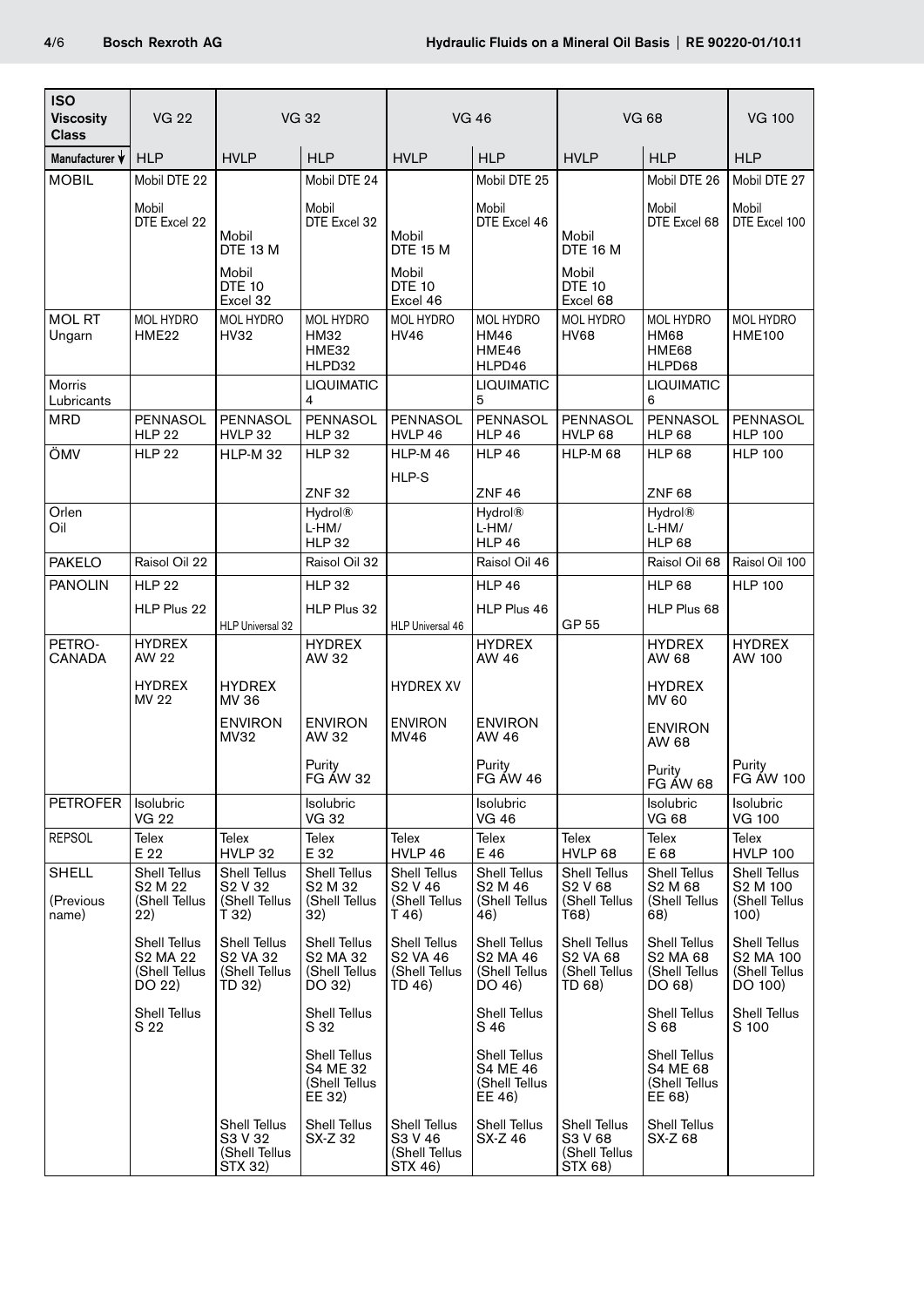| <b>ISO</b><br><b>Viscosity</b><br><b>Class</b> | <b>VG 22</b>                     | <b>VG 32</b>                        |                                          | <b>VG 46</b>                        |                                          | <b>VG 68</b>                        |                                                         | <b>VG 100</b>                     |
|------------------------------------------------|----------------------------------|-------------------------------------|------------------------------------------|-------------------------------------|------------------------------------------|-------------------------------------|---------------------------------------------------------|-----------------------------------|
| Manufacturer V                                 | <b>HLP</b>                       | <b>HVLP</b>                         | <b>HLP</b>                               | <b>HVLP</b>                         | <b>HLP</b>                               | <b>HVLP</b>                         | <b>HLP</b>                                              | <b>HLP</b>                        |
| <b>STATOIL</b>                                 | <b>HYDRAWAY</b><br><b>HMA 22</b> | <b>HYDRAWAY</b><br><b>HVXA 32</b>   | <b>HYDRAWAY</b><br><b>HMA 32</b>         | <b>HYDRAWAY</b><br>HVXA 46          | <b>HYDRAWAY</b><br><b>HMA 46</b>         | <b>HYDRAWAY</b><br>HVXA 68          | <b>HYDRAWAY</b><br>HMA 68                               | <b>HYDRAWAY</b><br><b>HMA 100</b> |
| Strub & Co<br>Schmiertechnik<br>CH-Reiden      | Vulcolube<br><b>HLP 22</b>       | Vulcolube<br><b>EP VI 32</b>        | Vulcolube<br><b>HLP 32</b>               | Vulcolube<br><b>EP VI 46</b>        | Vulcolube<br><b>HLP 46</b>               | Vulcolube<br><b>EP VI 68</b>        | Vulcolube<br><b>HLP 68</b>                              | Vulcolube<br><b>HLP 100</b>       |
| TEXACO                                         | Rando HD 22                      | Rando HDZ 32                        | Rando HD 32                              | Rando HDZ 46                        | Rando HD 46                              | Rando HDZ 68                        | Rando HD 68                                             | Rando HD 100                      |
| <b>Tide Water</b><br>Oil Co. India<br>Limited  |                                  |                                     |                                          |                                     |                                          |                                     | <b>VEEDOL</b><br><b>AVALON</b><br><b>HLP 68</b><br>SC-6 |                                   |
| LLC TNK<br>Lubricants                          |                                  | <b>TNK</b><br>Hydraulic<br>HVLP 32  | <b>TNK</b><br>Hydraulic HLP<br>32        | <b>TNK</b><br>Hydraulic<br>HVLP 46  | <b>TNK</b><br>Hydraulic<br><b>HLP 46</b> | <b>TNK</b><br>Hydraulic<br>HVLP 68  | <b>TNK</b><br>Hydraulic<br>HLP <sub>68</sub>            |                                   |
|                                                |                                  |                                     | <b>TNK Hydraulic</b><br>ZF 32            |                                     | <b>TNK Hydraulic</b><br>ZF 46            |                                     | <b>TNK Hydraulic</b><br>ZF 68                           |                                   |
| <b>TOTAL FINA</b><br>ELF                       | <b>Total Azolla</b><br>ZS 22     | <b>Total Equivis</b><br>ZS 32       | <b>Total Azolla</b><br>ZS 32             | <b>Total Equivis</b><br>ZS 46       | <b>Total Azolla</b><br>ZS 46             | <b>Total Equivis</b><br>ZS 68       | <b>Total Azolla</b><br>ZS 68                            | <b>Total Azolla</b><br>ZS 100     |
|                                                |                                  |                                     | <b>Total Azolla</b><br>DZF <sub>32</sub> |                                     | <b>Total Azolla</b><br>DZF <sub>46</sub> |                                     | <b>Total Azolla</b><br>DZF <sub>68</sub>                |                                   |
| <b>UNIL</b>                                    | <b>HFO 22</b>                    |                                     | <b>HFO 32</b>                            |                                     | <b>HFO 46</b>                            |                                     | <b>HFO 68</b>                                           | <b>HFO 100</b>                    |
| Van<br>Meeuwen                                 | <b>Black Point</b><br>Turbin 22  | <b>Black Point</b><br>Turbin HVI 32 | <b>Black Point</b><br>Turbin 32          | <b>Black Point</b><br>Turbin HVI 46 | <b>Black Point</b><br>Turbin 46          | <b>Black Point</b><br>Turbin HVI 68 | <b>Black Point</b><br>Turbin 68                         | <b>Black Point</b><br>Turbin 100  |
| Valpercan<br>Spain                             |                                  | Hidroval<br>32 HV                   | Hidroval<br>32 HLP                       | Hidroval<br>46 HV                   | Hidroval<br><b>46 HLP</b>                | Hidroval<br>68 HV                   | Hidroval<br>68 HLP                                      | Hidroval<br>100 HLP               |
|                                                |                                  | Vesta HV 32                         |                                          | Vesta HV 46                         |                                          | Vesta HV 68                         |                                                         |                                   |
| <b>SK Energy</b>                               |                                  |                                     | ZIC<br><b>SUPERVIS</b><br>AW 32          |                                     | <b>ZIC</b><br><b>SUPERVIS</b><br>AW 46   |                                     |                                                         |                                   |
| <b>SRS</b>                                     | <b>WIOLAN</b><br><b>HS 22</b>    |                                     | <b>WIOLAN</b><br><b>HS32</b>             |                                     | <b>WIOLAN</b><br><b>HS46</b>             |                                     | <b>WIOLAN</b><br><b>HS68</b>                            | <b>WIOLAN</b><br><b>HS 100</b>    |
|                                                | WIOLAN<br>HX 22                  | <b>WIOLAN</b><br>HV 32              | WIOLAN<br>HX 32                          | <b>WIOLAN</b><br><b>HV 46</b>       | <b>WIOLAN</b><br>HX 46                   | <b>WIOLAN</b><br>HV 68              | <b>WIOLAN</b><br>HX 68                                  | <b>WIOLAN</b><br><b>HX 100</b>    |
| <b>YORK</b><br>Ginouves                        | <b>YORK 772</b><br>VG 22         | <b>YORK 775</b><br>VG 32            | <b>YORK 772</b><br><b>VG 32</b>          | <b>YORK 775</b><br><b>VG 46</b>     | <b>YORK 772</b><br><b>VG 46</b>          | <b>YORK 775</b><br><b>VG 68</b>     | <b>YORK 772</b><br><b>VG 68</b>                         | <b>YORK 772</b><br><b>VG 100</b>  |
|                                                |                                  | <b>YORK 779</b><br>VG 32            |                                          | <b>YORK 779</b><br><b>VG 46</b>     |                                          | <b>YORK 779</b><br><b>VG 68</b>     |                                                         |                                   |
| <b>XADO</b><br>Germany                         |                                  |                                     |                                          | <b>XADO</b><br>Atomic Oil<br>VHLP46 |                                          |                                     |                                                         |                                   |
| SAE-<br>Motorenöle                             | <b>SAE</b><br>5 W                |                                     | <b>SAE</b><br>10 W                       | <b>SAE</b><br>10 W 30               |                                          | <b>SAE</b><br>10 W 30               | <b>SAE</b><br>20 W 20                                   | <b>SAE</b><br>30                  |